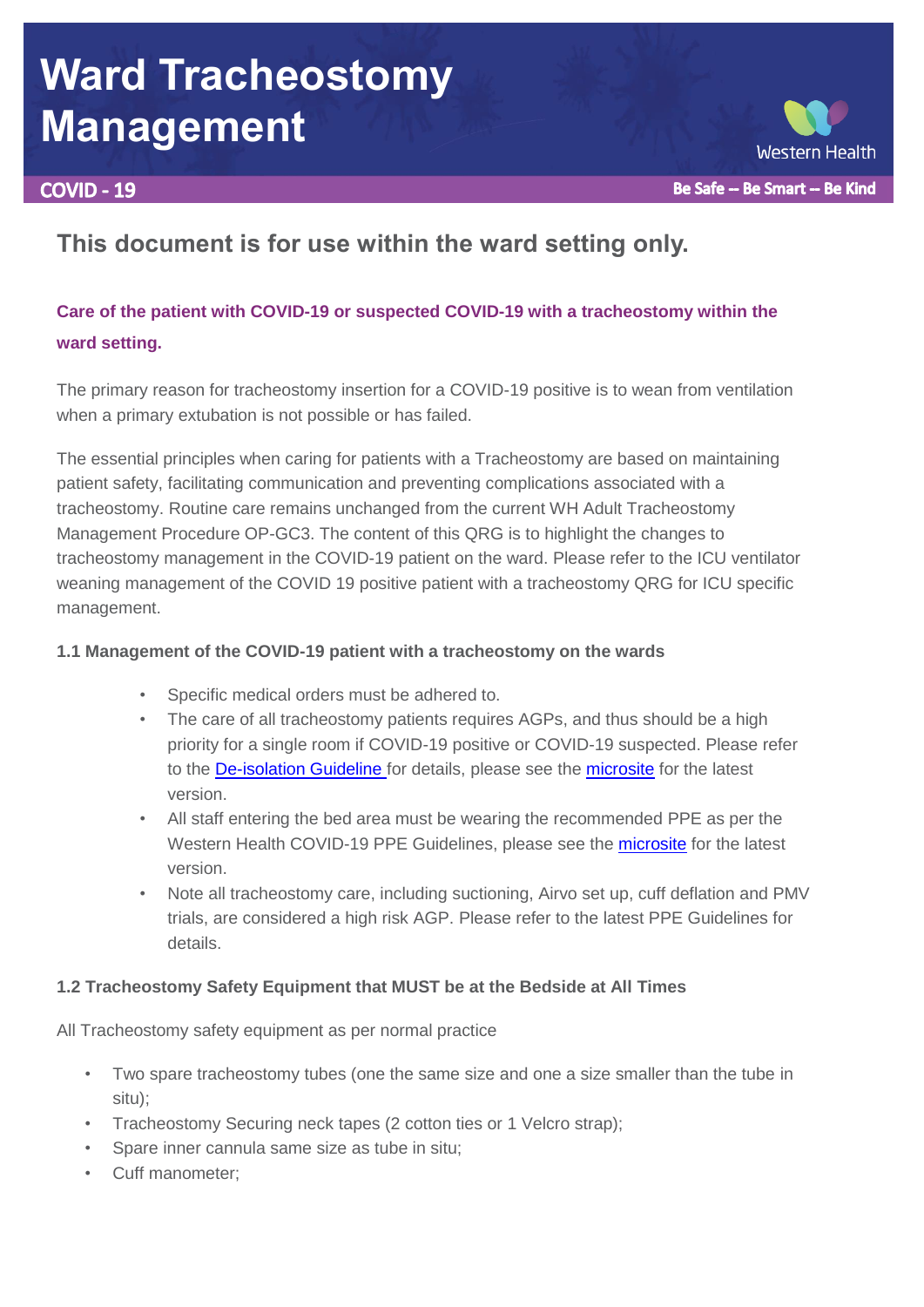- Tracheal dilator;
- Allevyn foam tracheostomy dressing pack
- 10ml syringe;
- Oxygen source (wall);
- Humidification equipment (heater base set for an artificial airway at 37°C and tubing circuit);
- Water for irrigation of suction catheters;
- Suction catheters of appropriate size for patient's tracheostomy tube (see suctioning section for sizing);
- Suction bottle, tubing and wall suction;
- Yankauer sucker;
- Yellow bag:
- Stitch cutter (for surgical tracheostomy only);
- Bag mask

# **1.3 Inner Cannula Care**

- The inner cannula must be removed and cleaned QID, or more frequently if required, as per standard tracheostomy care
- Changing the inner cannula is considered a low risk aerosol generating procedure and can be attended to at the bedside.
- If excessive secretions or partial blockage found during inner cannula change, consider increasing suction frequency and frequency of inner cannula changes
- Inner cannulas are to be washed and reused unless unable to be cleaned. If for disposal, these should be placed in the yellow waste bins.

#### **1.4 Dressing the Insertion Site**

The insertion site of an unhealed tracheostomy should be assessed daily by a medical practitioner to determine if a dressing change is required. The dressing should only be changed if there are frank indications of infection. The dressing change should be clustered to coincide with the inner cannula change.

#### **1.5 Monitoring Cuff Pressure**

- Cuff pressure should be maintained between 25-30cmH2O unless otherwise indicated.
- Cuff pressure measurements should be performed QID or more frequently if required.
- Excessive cuff leaks will be reported to medical staff.

### **1.6 Suctioning**

• Endotracheal suctioning will only be performed via an open suction circuit on the wards and a closed in line suction catheter in ICU for COVID-19 positive patients with a tracheostomy.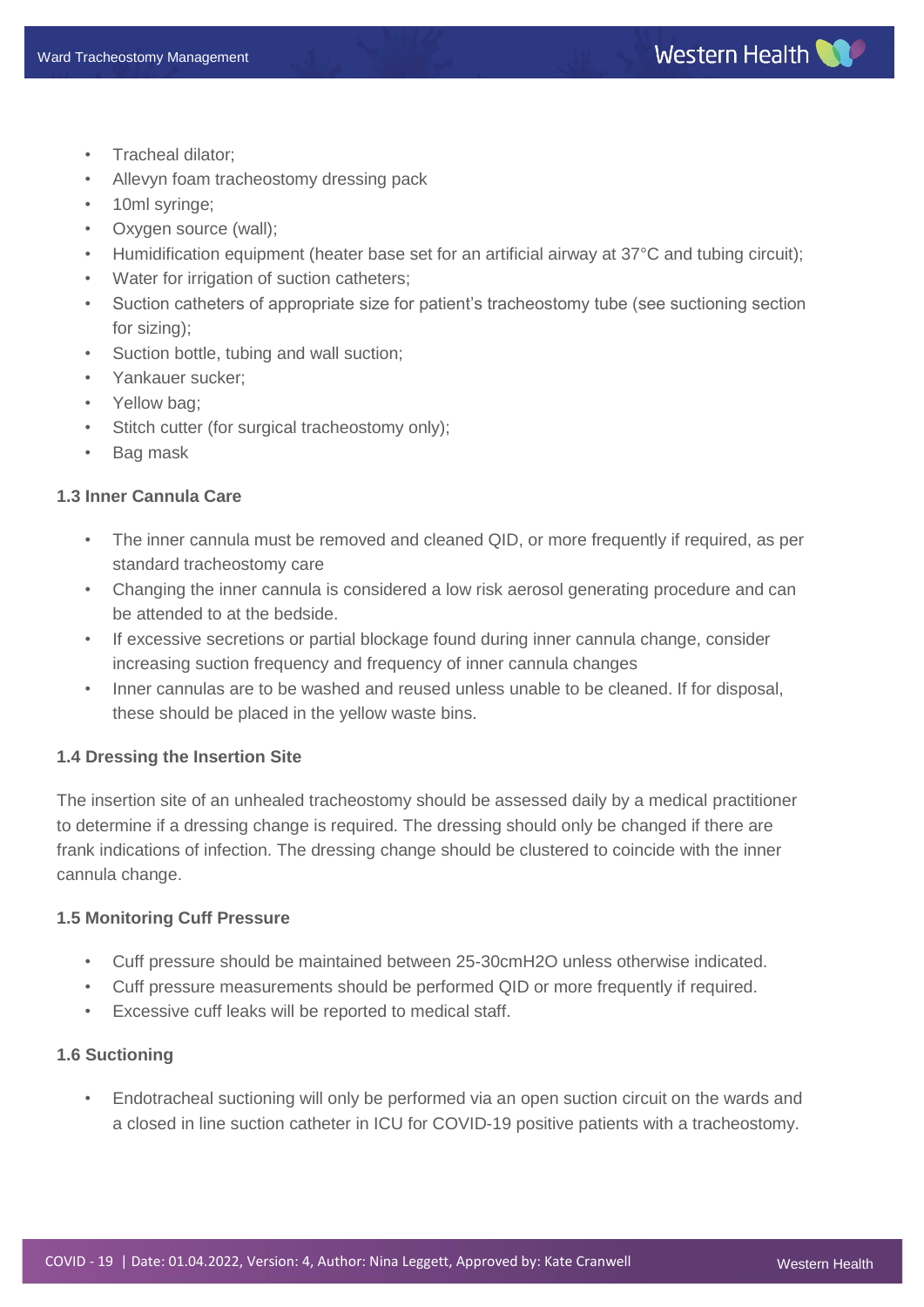- The frequency is determined by individual patient assessment of indications for suctioning and clinical need and not based on a fixed schedule. Limiting the amount of suctioning to a needs only basis minimizes the potential risks and adverse effects of suctioning.
- If resistance or difficulty passing suction catheter consider replacing the inner cannula due to potential risk of occlusion with secretion build up.

# **1.7 Nebulisation**

- The use of nebulisers is not recommended for COVID-19 positive patients and use of metered dose inhalers are preferred where possible.
- A metered dose inhaler may be used in place of a nebulizer with an appropriate adaptor.

# **1.8 Humidification**

- All tracheostomy patients require humidification
- Patients need medical clearance to initiate Airvo set up
- Consider set up of sleek on humidification tubing to minimise leakage
- Once weaned from oxygen consider the use of Swedish nose/Buchanan bib to facilitate ongoing humidification

# **1.9 Cuff deflation and PMV trials**

- Cuff deflation/PMV/use of open circuit (high risk AGP) for suspected or proven COVID-19 trache patients should be limited to single rooms or isolated rooms where COVID-19 positive patients are cohorted together
- Timing of cuff deflation trials and/or PMV trials should be discussed with the treating medical team prior to commencing. Usual care and tracheotomy weaning should not be delayed in COVID-19 patients as sufficient PPE is available and every effort should be made to maintain staff safety whilst ensuring weaning and rehabilitation can occur in a timely fashion.
- Ensure staff wearing appropriate PPE during procedure.
- When performing cuff deflation trial and/or PMV trial, minimize staff in the bedspace to conserve PPE and minimise exposure risk. Discuss with Speech Pathology and Physiotherapy prior to cuff deflation trial and/or PMV trial to maximize assessments completed during trial and to minimize staff exposure.
- Where appropriate, consider alternative models of care, e.g. rather than joint MDT assessments, consider one discipline taking the lead role in tracheostomy wean with other disciplines providing advice via remote consultation.
- Consider shorter period of patient demonstrated tolerance of cuff deflation and PMV than standard practice to guide timing of decannulation,
- Discuss cuff deflation weaning plan with the MDT, and document weaning plan clearly.

# **2.1 Tracheostomy Review Service**